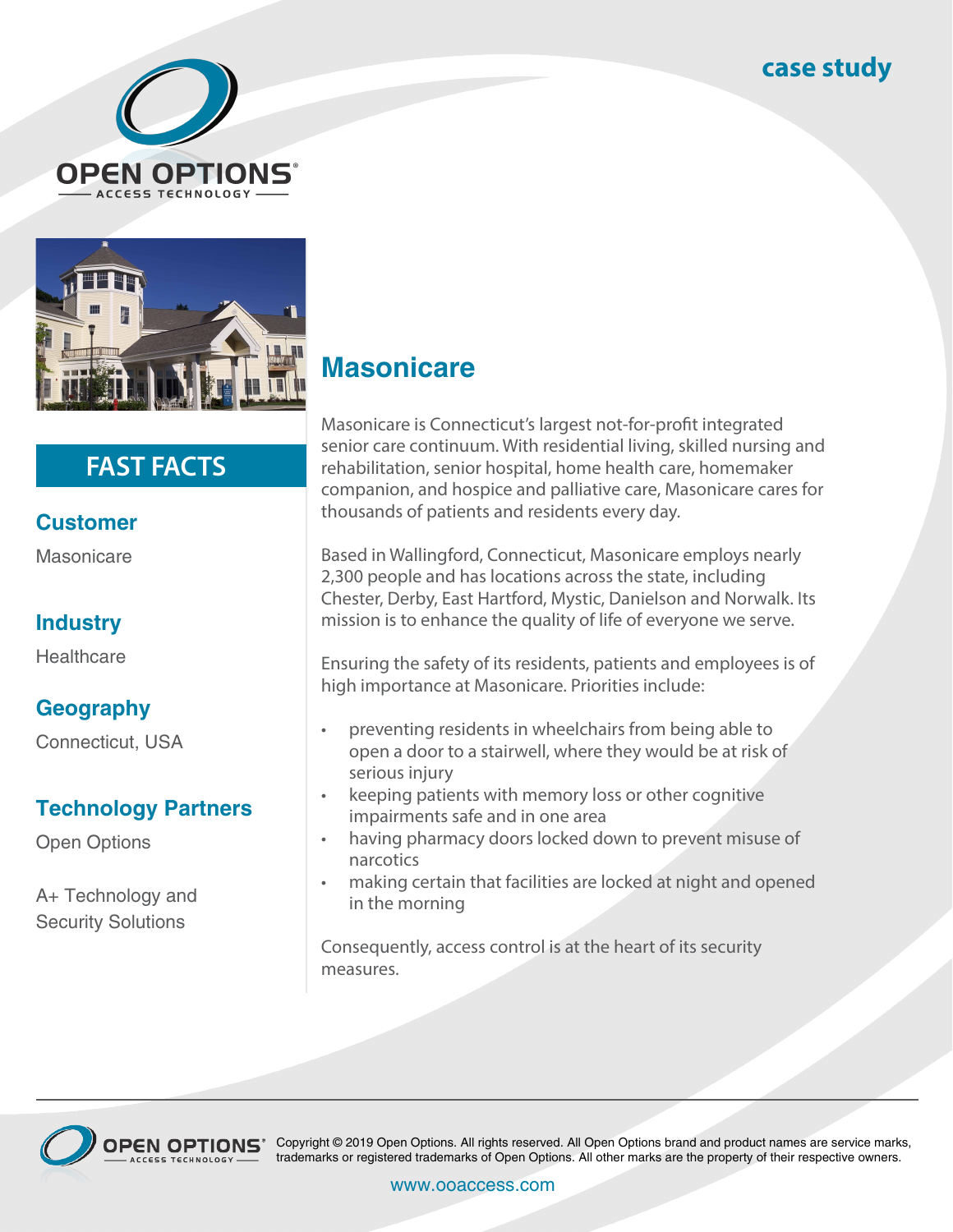#### **CHALLENGE WITH DOORS ALWAYS GOING DOWN**

To control the access to its doors, Masonicare has 145 Isonas readers installed across its various locations. While the readers themselves were functioning, the legacy software that was managing the readers was creating major headaches for the organization.

"Doors always went down, costing us hours of work because we drove from one location to another to get a door back online," said Tyler Timek, IT Security Engineer at Masonicare. "The root cause was the legacy software. We needed to find the right access control software to control the readers at our doors."

When any door went down and could not be locked, the heightened risk threatened the safety of residents, patients and employees. One door going offline could result in a resident in a wheelchair falling downstairs or someone's grandmother with Alzheimer's wandering out of the building and onto the street at night.

Furthermore, in two of the buildings, a lockdown feature is used, so control of all the doors is imperative to ensure a complete lockdown in case of an emergency. Not only was Masonicare's reputation on the line, but lives were at risk.

Masonicare consulted with its integrator, A+ Technology and Security Solutions. The integrator knew that the legacy software was no longer going to be supported by its manufacturer, which was leaving Masonicare in a bad spot.

"We came in, looked at the future more strategically and suggested that Masonicare look at Open Options

*"The software is so easy to use that we were able to grant HR users the ability to add users and give access as well as remove access. This takes some of the burden off IT and equips HR with the ability to move faster and be more efficient in their processes to onboard and offboard employees."*

> **Tyler Timek** *Security Engineer, Information Technology Masonicare*

because Open Options had taken on support of Isonas," said **Jeffrey Sweeney, Sales Manager** at A+ Technology and Security Solutions. "Knowing how really well Open Options approaches software development, we were confident that they would continue to support Masonicare well into the future, without the need for a forklift upgrade that other access control solution providers would painfully require."



OPEN OPTIONS<sup>®</sup> Copyright © 2019 Open Options. All rights reserved. All Open Options brand and product names are service marks, trademarks or registered trademarks of Open Options. All other marks are the property of their respective owners.